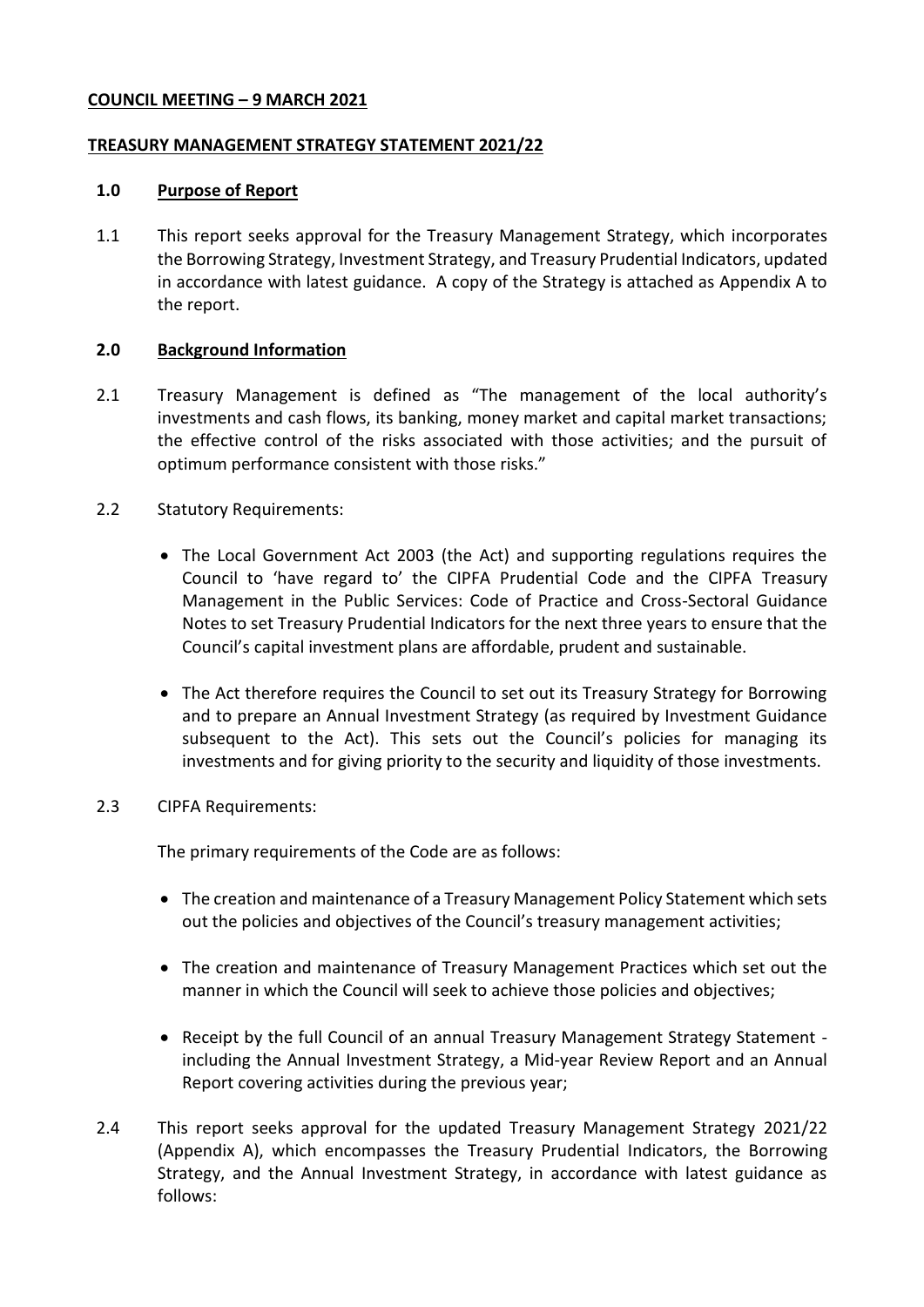# 3.0 **Summary of Investment Limits and Indicators**

3.1 The Council's investment priorities will be security first, portfolio liquidity second and then yield, (return). No investment limits have been amended for the financial year 2021/22. Also, it is proposed to use the same prudential indicators for the investing activity, further details are in the Appendix.

## 4.0 **Summary of Borrowing Limits and Indicators**

- 4.1 The Council's borrowing limits are directly affected by the Council's approved capital programme and any capital expenditure financed by borrowing will therefore increase the Capital Financing Requirement (CFR). In respect of the tables within the documents, these reflect the proposed capital programme that are presented elsewhere on this agenda. Where changes occur, these will be reflected in the documents as appropriate. The CFR is the level of expected borrowing and when compared to the actual external debt the variance represents the over or under borrowing position.
- 4.2 The Council is currently in an under borrowed position which means that previous capital expenditure financed by borrowing hasn't yet required actual external debt due to the timing of cash backed reserves that haven't yet been utilised. However, this is always a temporary position as ultimately when the cash backed reserves are used there will be a requirement for actual external borrowing.
- 4.3 The table below shows the Councils increasing CFR due to capital expenditure financed by borrowing less the actual external debt, with no new borrowing assumptions, less the cash backed reserves and working capital (debtors less creditors), further details are in **Appendix A.**

|                                          | 31.3.22<br><b>Forecast</b><br>f'000 | 31.3.23<br><b>Forecast</b><br>f'000 | 31.3.24<br><b>Forecast</b><br>f'000 |
|------------------------------------------|-------------------------------------|-------------------------------------|-------------------------------------|
| <b>Loans CFR</b>                         | 160,726                             | 178,290                             | 177,946                             |
| Less: External borrowing                 | $-88,501$                           | $-81,969$                           | $-76,435$                           |
| Internal (over) borrowing                | 72,225                              | 96,321                              | 101,511                             |
| Less: Usable reserves                    | $-32,696$                           | $-27,679$                           | $-26,989$                           |
| Less: Working capital                    | $-10,500$                           | $-10,500$                           | $-10,500$                           |
| <b>Investments (or New</b><br>borrowing) | $-29,029$                           | $-58,142$                           | $-64,022$                           |

The table indicates that over the next forecasted three year period there will potentially be a minimum requirement to borrow an additional £64m.

4.4 Within the borrowing strategy the following limits are proposed for the operational boundary and authorised limit over the three year period, further details in **Appendix A.**

|                             | 2021/22<br>f'000 | 2022/23<br>f'000 | 2023/24<br>f'000 |
|-----------------------------|------------------|------------------|------------------|
| <b>Operational Boundary</b> | 166,350          | 183,914          | 183,570          |
| <b>Authorised Limit</b>     | 173,550          | 191,114          | 190,770          |